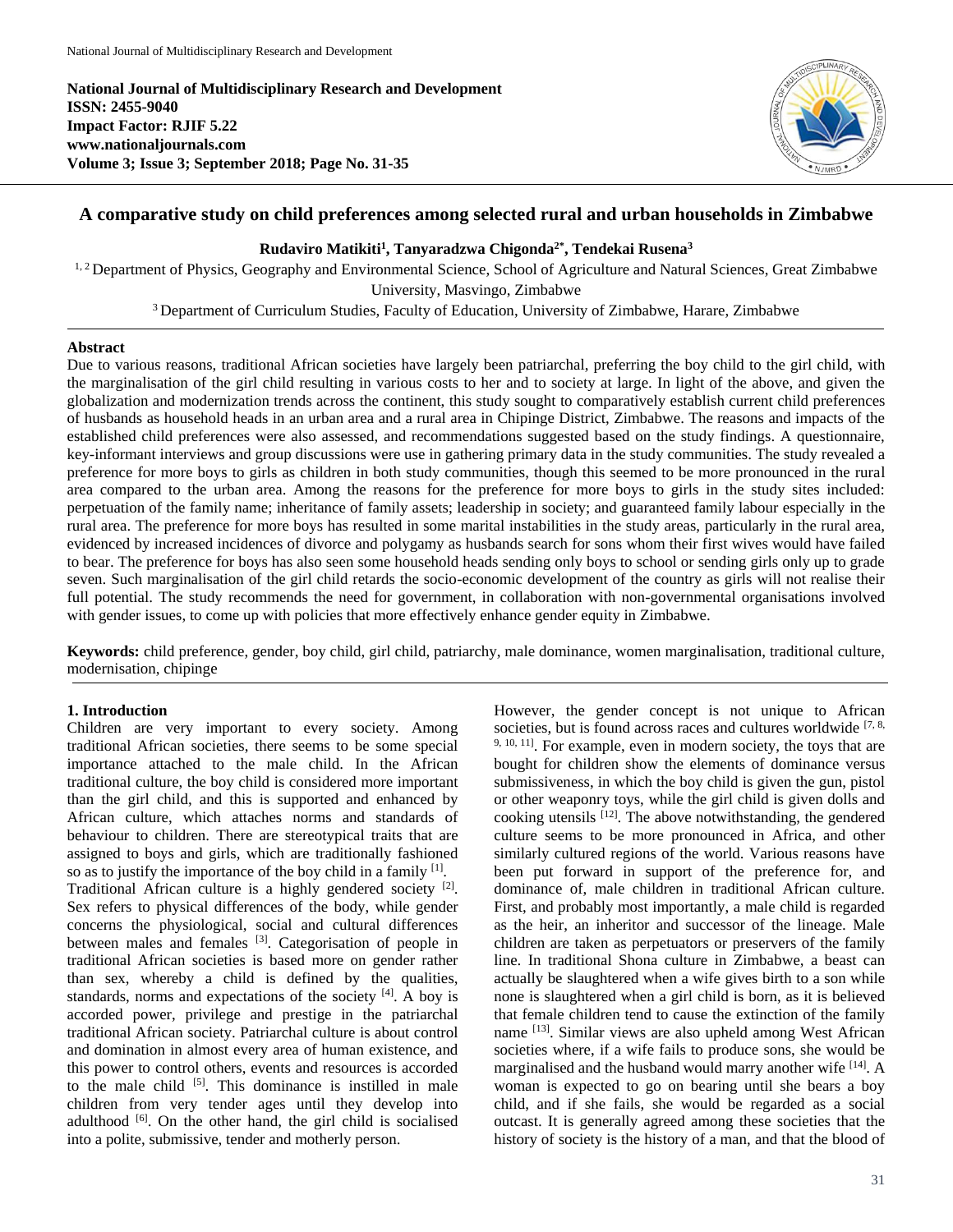the male line perpetuates this history [15].

Second, traditional African societies are largely agro-based. As such, muscles are needed to work in the fields, and these muscles only exist in males according to societal norms [16]. It is, therefore, imperative for a married couple to have children as they are regarded as economic assets as well as sources of prestige, especially if the children are male [17].

The preferential societal treatment offered to the male child has resulted in the marginalisation of the girl child in various ways in many African societies [18]. In spite of efforts by national governments, non-governmental organisations and other international organisations to eradicate gender stereotypes, patriarchy is still evident within Zimbabwean, African and other societies across the globe. The gendered or binary culture seems to be persistent, and has been transmitted from generation to generation through socialisation at family level and in the society at large through the media, education and various other platforms. This has seen many households preferring to have more boys than girls as children. Against this background, this study comparatively analyses child preferences among selected rural and urban households in Zimbabwe. In pursuing the study objective, the following research questions were used as a guide:

- What are the child preferences by household heads in the study communities?
- What are the reasons for the identified child preferences in the study communities?
- What are the differences in child preferences between urban and rural households?
- What are the impacts of the established child preferences in the study communities?
- What measures can be adopted so as to have a less gendered society?

### **2. Methodology**

#### **2.1 Study sites**

Chipinge District is one of the seven administrative districts in Manicaland Province, Zimbabwe (Figure 1). It is situated in the south-eastern part of the country, and is bordered by Mozambique. Chipinge falls within Zimbabwe's agroecological Region I, characterised by a high average annual rainfall exceeding 1000mm. The District is densely populated largely due to its favourable climatic conditions, which support vast commercial farms and plantations. According to the 2012 National Population Census, Chipinge District had a total population of  $326 467$  inhabitants  $[19]$ . However, due to the persisting politically motivated socio-economic challenges in Zimbabwe, and also due to Chipinge's border location, many people have since left the district either for South Africa or Mozambique.

Chipinge Town constitutes the urban part of Chipinge District and, according to the 2012 National Population Census, the town had a population of 25 675 people  $[19]$ . Chipinge is a small town surrounded by many communal areas interspaced with some commercial farming areas. One of the communal areas surrounding Chipinge Town is Mapungwana, located about 40km to the south-east of the town. The communal area, together with the town, were selected as case studies for analysing child preferences among rural and urban households in the district. It is important to note that Chipinge District is one of the country's areas with relatively more conservative traditional societies, hence its choice for this particular study.



**Fig 1:** Location of Chipinge Town and Mapungwana communal area

#### **2.2 Data collection and analysis**

A questionnaire, key-informant interviews and group discussions were used for collecting primary data on child preferences in the study communities. The questionnaire targeted the male household heads (fathers) in Chipinge Town and Mapungwana communal area. Fathers were targeted as these are the ones often concerned with maintaining and perpetuating a patrilineal society, and often have the final say on a couple's child preferences. Stratified random sampling was used in selecting households for questionnaire interviews, with the town and the rural area constituting the two study strata. A total of 100 questionnaires were distributed within the target communities, 50 in Chipinge Town and another 50 in Mapungwana communal area. The key informants for the study were selected purposively, and these included representatives from the Girl Child Network, Simukai, Plan International and the Ministry of Gender, all of which deal with gender issues in Zimbabwe. The key informants provided in-depth information on child preferences in the study areas and the Zimbabwean society at large. Such data is largely unobtainable through the questionnaire. Unlike the questionnaire which targeted only males, the key informants and group discussants included both males and females so as to capture the gender issues and debates in the study areas and in Zimbabwe at large.

The quantitative data obtained through the questionnaire were analysed through descriptive statistics and tabulated, while qualitative data from the interviews and group discussions were analysed into meaningful emerging themes guided by the study objectives and research questions. The two data sets were then used corroboratively through triangulation. A constant comparative approach was used in the presentation and discussion of the results from the rural and urban study respondents.

# **3. Results and discussion**

One of the objectives of the study was to establish the child preferences of household heads. Table 1 summarises the child preferences of interviewed questionnaire respondents. As the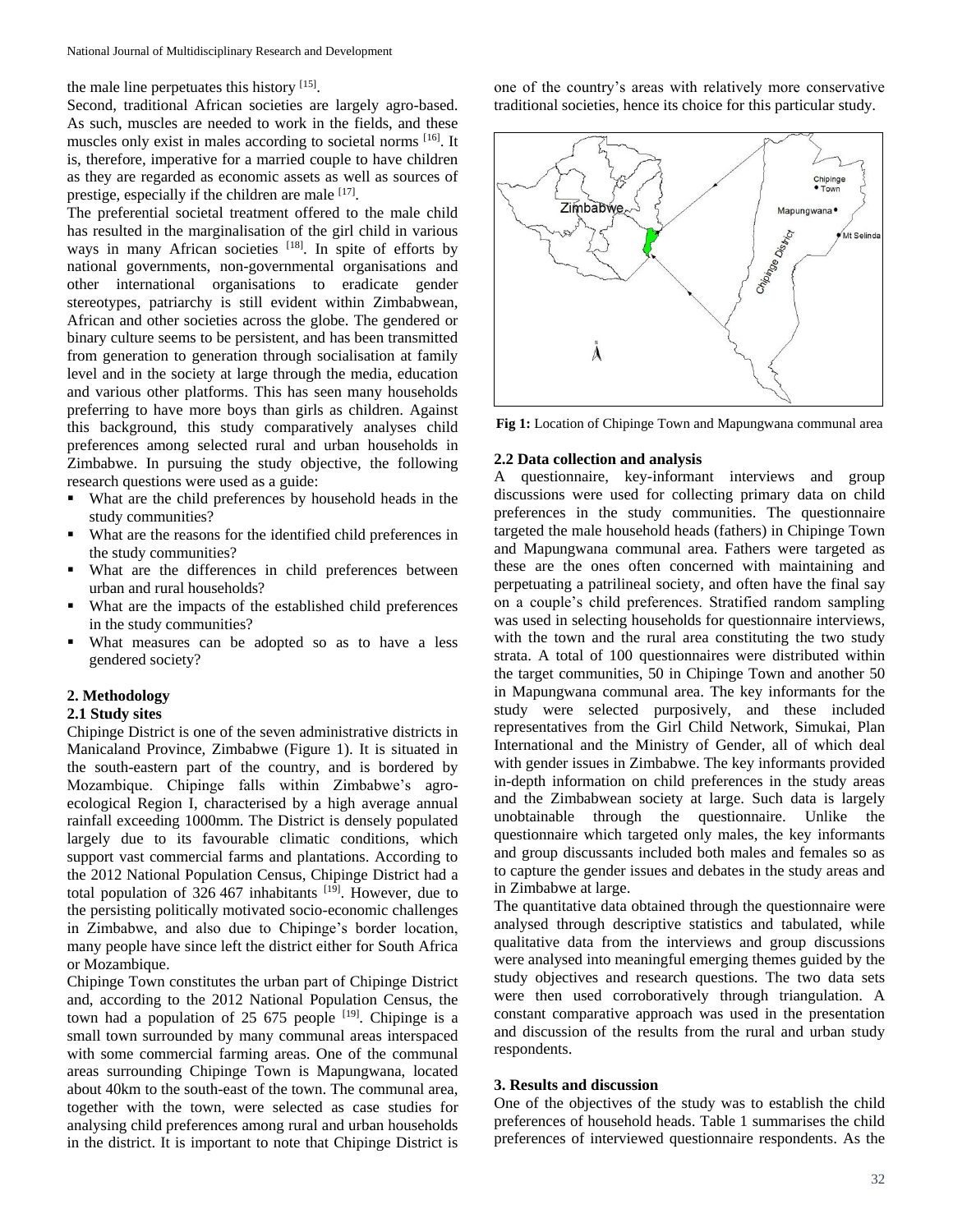table shows, the majority of the questionnaire respondents in both Mapungwana (71%) and Chipinge Town (51%) preferred to have more boys than girls as children, with the overall preference for boys for the two study areas combined being 61%. There were some slight differences in child preferences between the urban and rural questionnaire respondents, with 20% and 23% of the respondents in Mapungwana and Chipinge Town, respectively, preferring more girls than boys, while 9% in the rural area and 26% in the town said they had no specific child preference. Comparatively, the results seem to display a higher tendency for patriarchy in the rural area than in the urban area. This could probably be due to the fact that traditional cultural values are still more widely upheld in rural areas than urban areas, with the latter affected by modernisation more, leading to some cultural dilution. The contrast between the rural area and the urban area on child preferences was put across more clearly by two male group discussants in the two study areas. The group discussant in Mapungwana noted that:

*"A man without a son is a dead man, girls would enrich other people's families".*

In contrast, the group discussant in Chipinge Town highlighted that:

*"Whether it's a boy or a girl, I do not mind. A child is a child, and a gift from God".*

The above sentiment from the town was echoed by most of the urban group discussants who seemed to be detached from the traditional conventions preferring more boys to girls, except for a few who still held such traditions on gender.

Table 1: Child preferences among respondents (in %)

| <b>Child preferences</b> | <b>Mapungwana</b>                    | <b>Chipinge</b> | <b>Total</b> |
|--------------------------|--------------------------------------|-----------------|--------------|
| by respondents           | communal area $(n=50)$ Town $(n=50)$ |                 | $(n=100)$    |
| More boys                |                                      |                 |              |
| More girls               |                                      | 23              | 21.5         |
| Any child                |                                      | 26              | 17.5         |
| Total                    |                                      | 00              |              |

The study went further to ascertain the reasons behind the established child preferences in the study communities. Table 2 shows the reasons put forward by questionnaire respondents preferring more boys than girls as children. The majority of the questionnaire respondents in both Mapungwana (80%) and Chipinge Town (63%) highlighted a higher importance attached to men in society, compared to women, as the reason why they preferred more boys as children. The questionnaire respondents in both study sites highlighted strongly the importance of boys as perpetuators of the family name (100%), as well as being heirs over family assets. There was a more pronounced importance of boys as guarantors of family labour in the rural area (84%) compared to the urban area (52%). Most probably, this is due to the higher prevalence of chores requiring more manual labour in rural settings compared to urban areas, hence the need for more boys. While the majority of the questionnaire respondents in the town also supported the various reasons for preferring more boys to girls as children just as their rural counterparts (Table 2), there was stronger support for such reasons among the rural respondents. Again, this shows a still higher degree of patriarchy in the rural area compared to the urban area, in addition to, most probably, being indicative of more successful efforts in creating equal opportunities for boys and girls in the urban area compared to the rural area.

| Reasons for preferring more boys than girls                         | Mapungwana communal area (n=36) Chipinge Town (n=26) Total (n=62) |     |      |
|---------------------------------------------------------------------|-------------------------------------------------------------------|-----|------|
| Men more important in society than women                            | 80                                                                |     |      |
| Boys perpetuate the family name                                     | 100                                                               | 100 | 100  |
| Boys inherit assets as heirs                                        | 100                                                               |     |      |
| Boys guarantee family labour                                        | 84                                                                |     |      |
| Boys will look after parents in old age while girls are married off |                                                                   | 56  | 64.5 |
| Boys will become the leaders in society not women                   | 90                                                                |     |      |

**Table 2:** Reasons for preferring more boys than girls (in %): multiple responses per respondent were permitted

**Note:** Only those preferring more boys than girls were interviewed hence reduced n values

The study, again, went further to establish the reasons for preferring more girls as children by some questionnaire respondents in both study areas (Table 3). A quick comparative glance at the responses in Table 2 and those in Table 3 on the reasons for the desired child preferences reveals a striking difference. While there were more reasons put forward by respondents favouring more boys than girls (Table 2), there were only two reasons put across by those preferring more girls than boys (Table 3). This further highlights a highly patriarchal society in the study areas. The most popular reason for preferring girls to boys as children was the bride price paid when a daughter gets married, with all the questionnaire respondents (100%) in Mapungwana, and 68% in Chipinge Town preferring more girls than boys citing this as a reason. This appears to be a self-centred reason for desiring more girls as children, with the girl child merely viewed as a source of income. The other reason for preferring more girls was also equally self-centred, with girls perceived to look after their parents better compared to boys later in life. In spite of the fact that girls get married and move away to stay with their husbands, the majority of the questionnaire respondents in both study sites indicated that girls look after parents better than boys, though, comparatively, fewer respondents in the rural area (52%) concurred with this assertion than those in the urban area (62%). The reasons put across in Table 2 for preferring more boys to girls seem to benefit the boys far much more compared to the reasons put across for preferring more girls than boys in Table 3.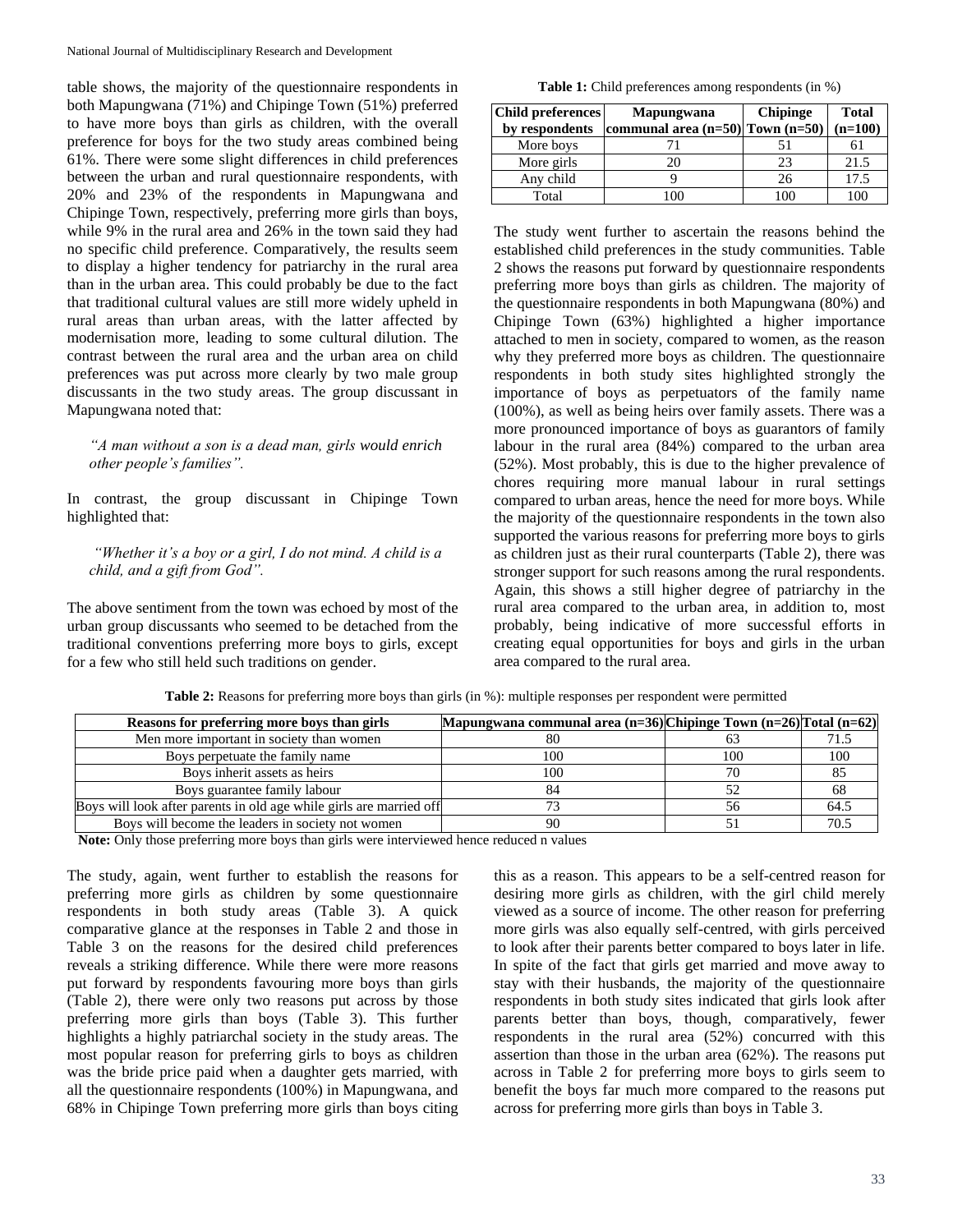**Table 3:** Reasons for preferring more girls than boys (in %): multiple responses per respondent were permitted

| Reasons for preferring more girls than boys Mapungwana communal area $(n=10)$ Chipinge Town $(n=12)$ Total $(n=22)$ |     |  |
|---------------------------------------------------------------------------------------------------------------------|-----|--|
| Get lobola (bride price)                                                                                            | 100 |  |
| Girls look after parents better than boys                                                                           |     |  |

**Note:** Only those preferring more girls than boys were interviewed hence reduced n values

The other objective of the study was to examine the impacts of the established child preferences in the study areas. The information to address this objective was obtained through interviews and group discussions. One of the effects of the greater preference for boys to girls as children revealed in both study sites was the divorcement of wives who would have failed to give birth to at least one boy child. This was clearly articulated by one female group discussant in Mapungwana who lamented that:

# *"I was divorced by my husband because I failed to give birth to sons when my fifth child was still a girl".*

The above highlights the need for women to bear more sons as a way of safeguarding their marriages. For some 'lucky' women failing to have sons, while they may not be divorced, their husbands may take other wives to bear sons for them. Under such circumstances, preference for more boys to girls will now act as a driver for polygamy. Increased cases of polygamy due to failure of first wives to bear sons were highlighted by key informants and group discussants in both study sites. This was succinctly summarised by a male group discussant in Mapungwana who unashamedly, and with a broad smile on his face, noted that

*"I now have three wives after my first two wives failed to bear me sons. My first two wives had a total of 10 daughters without any son, which forced me to take a* 

*third wife who, fortunately, finally bore me three sons".*

The strained marriages evidenced by the above cases of polygamy and divorce due to the failure of first wives to bear sons, clearly highlight the importance still attached to boys within Zimbabwean society. An additional consequence of the preference for more boys to girls is the high number of unplanned children resulting from extra births in search of boys, which ultimately makes the parents fail to give adequate care for them, thereby perpetuating the vicious poverty cycle throughout the generations of such families.

It was also revealed through the interviews and group discussions, especially in Mapungwana, that some parents were not very keen to send their daughters to school. Among the reasons raised within group discussions and also interviews, especially in the rural area, for fathers preferring to send boys to school than girls included the idea that girls would get married and enrich other people's families; education would make girls to become prostitutes; and that girls are dull in school. Some fathers were reportedly sending their daughters only up to grade seven, with only boys proceeding to secondary school and beyond. While the above reasons for not sending girls to school were obviously no longer supported by the majority of the people in Zimbabwe as evidenced by the high literacy rate in the country (which is rated among the highest in Africa), the study shows that there are some pockets of communities still upholding such views. The findings of the study echo those by other researchers [20, 21] who highlighted that, in spite of efforts by government in promoting gender equity in education, girls and females still lag behind in all levels of education in Zimbabwe.

# **4. Conclusion and recommendations**

In spite of government efforts since independence to promote gender equity, the study has revealed a preference for more boys to girls as children in both study communities. This shows that the study areas are still largely patriarchal, characterised by a dominance of males. Comparatively, though, preference for boys seemed to be more pronounced in the rural area than the urban area. The difference could most probably be due to the more modern environment in the urban area, which has resulted in some cultural dilution compared to the rural area where cultural values and norms are relatively still more intact.

The study recommends for the government, and also nongovernmental organisations involved in gender issues, to double their efforts in conscientising couples, and especially husbands, on gender equity. The boy child and the girl child are of equal importance to society. Parents should therefore be satisfied with the children God would have blessed them with, be they boys or girls. The children should be accorded equal opportunities in terms of access to, *inter alia*, education and employment. In addition, parents should know that by law, all children, both boys and girls can inherit assets from their parents. This would eradicate most of the reasons for a higher preference for boys to girls by husbands as highlighted in the study communities. Additionally, this will also address the social costs associated with a preference for boys, including the increased cases of divorce and polygamy highlighted in the study. It is important to note that both the girl child and the boy child are equally important to the socio-economic development of the country, and hence the nation is losing a lot from the continued marginalisation of the girl child who will never reach her full potential in terms of her contribution towards the socio-economic development of the country. This study, however, does not advocate for the equality of males and females in the strictest sense, as they were created different by the Creator. A woman will always be a wife and mother, while a man will always be a husband, father and head of the family. A recognition of these distinctive and inalienable roles within the two sex categories will bring much needed stability in the family and society at large. Rather, the study advocates for equal access to opportunities between the boy child and the girl child in terms of, among others, education, employment and asset inheritance from parents.